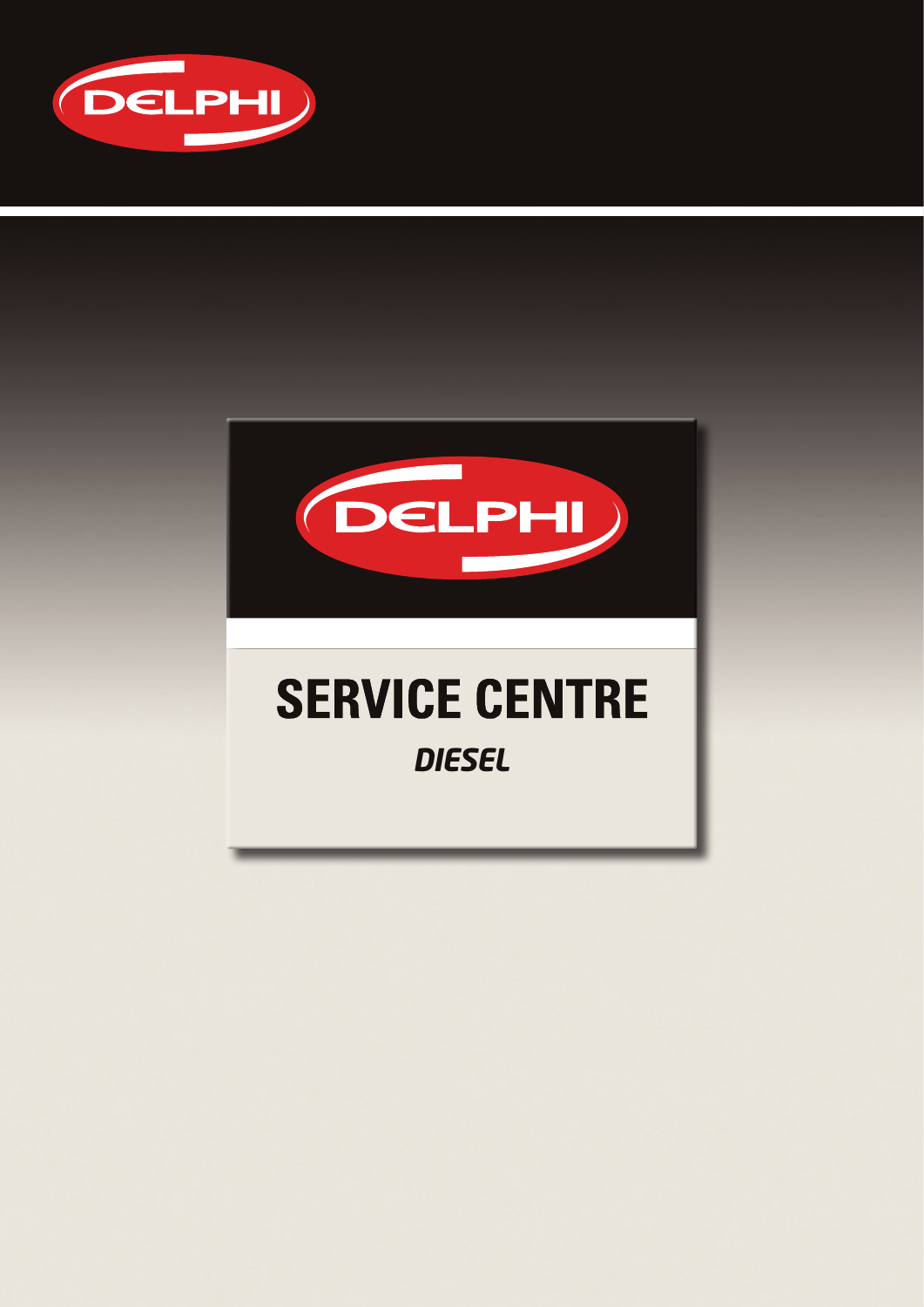

### **Diesel comes of age**

Diesel cars are no longer the noisy, sluggish vehicles of ten years ago. They are sophisticated and fast, equalling the performance of many petrol alternatives.





With great performance, and increasingly economical, diesel is the preferred fuel for many motorists. Now you can cash in on diesel's surging popularity by offering specialist expertise in diagnosing and servicing the new generation of Common Rail fuel injection engines. How? By joining Delphi Service Centre.

This growing network of garages is backed by Delphi, who will provide all the tools, marketing and training you need to become the diesel service expert in your area.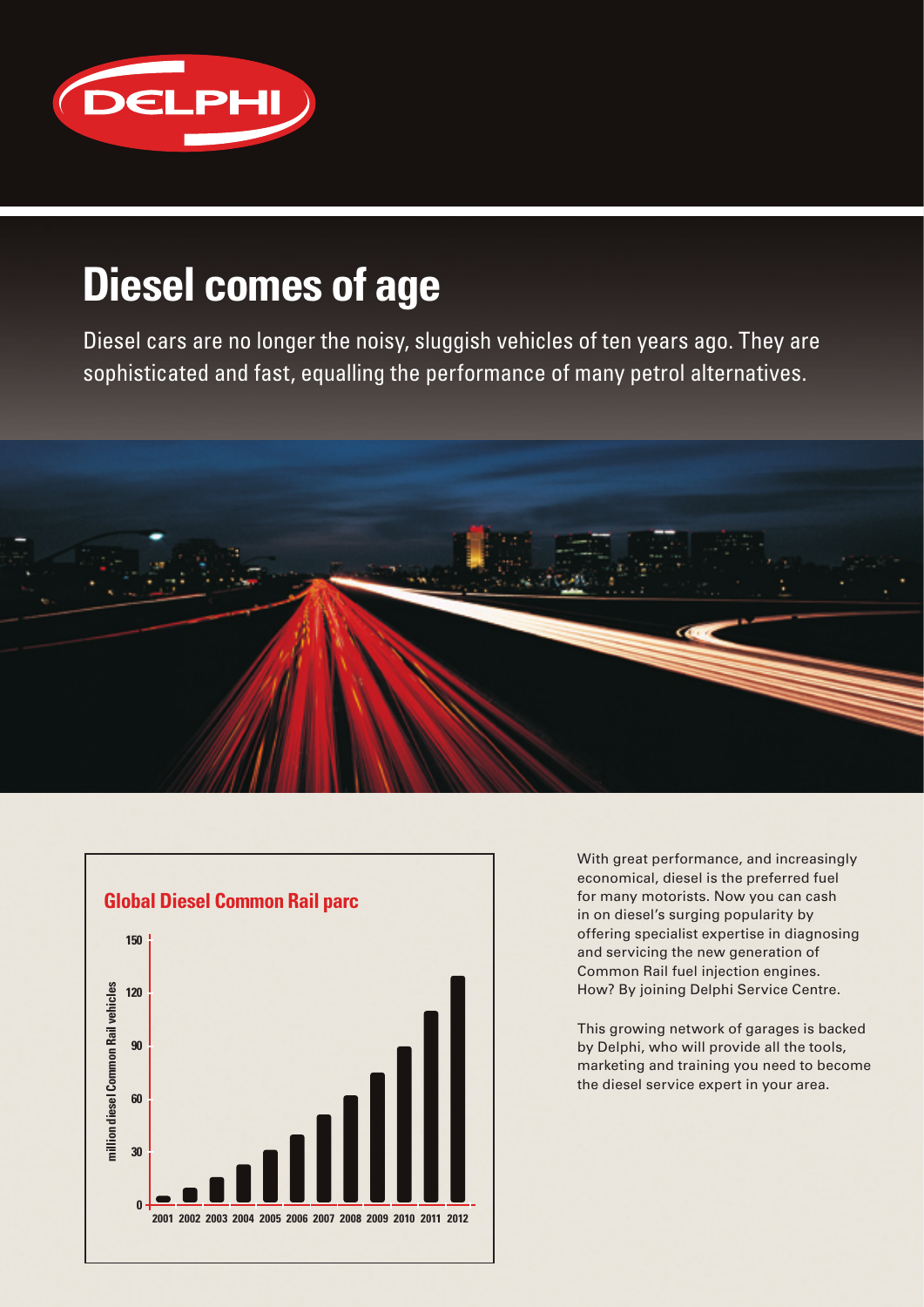

### **The facts speak for themselves**

The Common Rail diesel engine has fuelled the extraordinary growth in diesel cars in Europe. This cleaner, high performance, more efficient and quieter technology has changed the attitude of even the most critical drivers.

- **»European car** parc of **56 million** diesel engines
- **»50%** growth in diesel parc in the past **5 years**

### **»10 successive years of growth** in diesel sales

- **»**Annual new vehicle diesel registrations average growth of **10% per annum**
- **»**Diesel share of new car sales has reached **50%**

These hi-tech vehicles are going to need expert diagnostics and servicing at one time or another. Are you ready?

Delphi Service Centre garages are trained in diesel technology, equipped with specialist tools and are preparing for the diesel challenge. This could be you…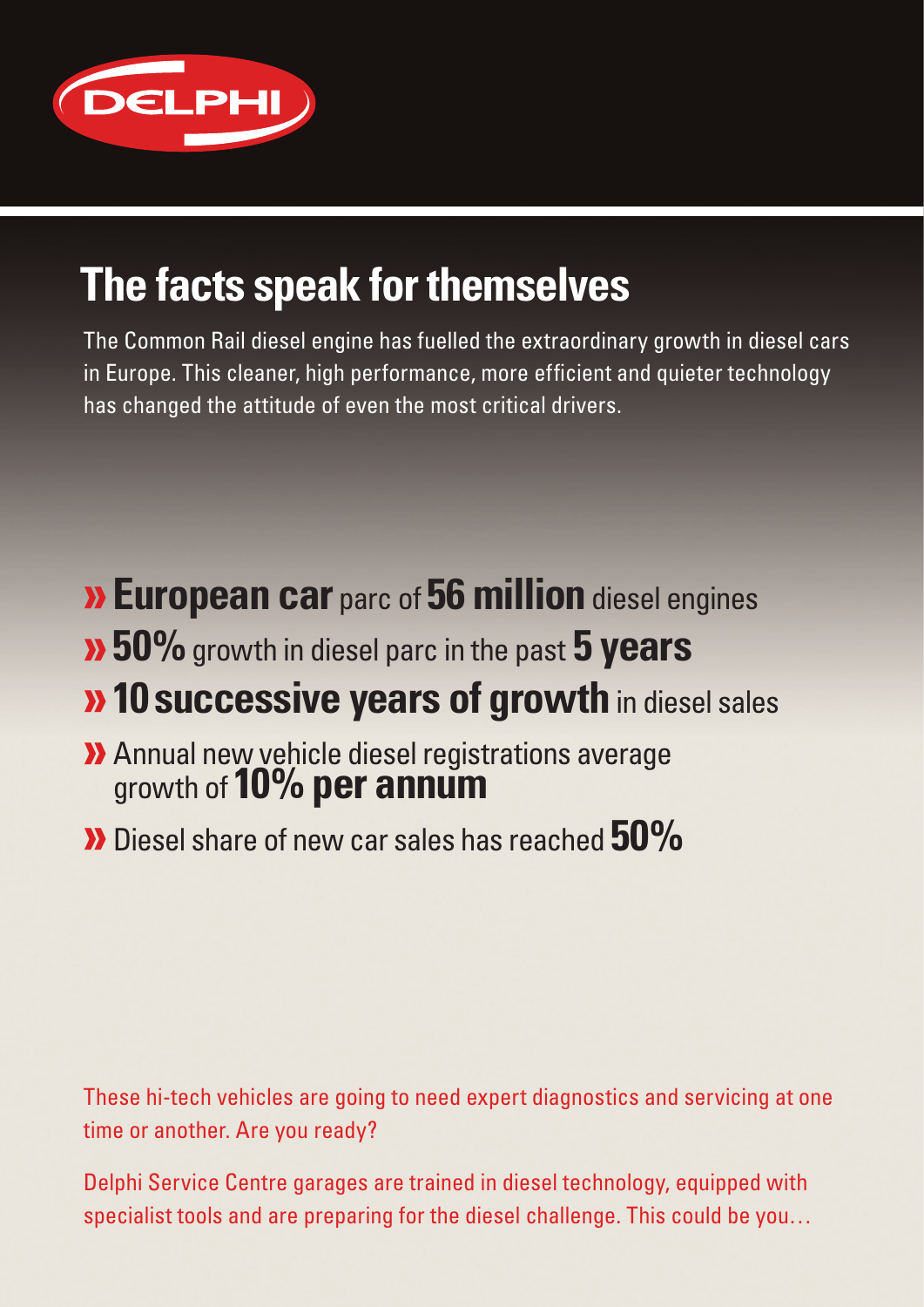

### **The Delphi Service Centre advantage**

The popularity of diesel has gone hand in hand with technological advances in Common Rail engines. This means that only service centres with sophisticated equipment, training and support will be able to take full advantage of this opportunity.

Delphi Service Centre meets the challenge of Common Rail technology. And not just for Delphi systems, but for all makes including Bosch, Siemens and Denso.

It gives you the benefit of expert back-up for all technical issues, as well as the very latest diagnostic tools. What's more, we'll even help you to drive customers to your door with a range of marketing support.





### **The package includes:**

- **1** Sealed Rail Kit for Common Rail pump and injector diagnostics
- **2** DS100E diagnostic tool for vehicle electronic systems
- **3** False Actuator Kit for Common Rail pump actuator diagnostics
- **4** Diesel Max software specifically designed for DS100E
- **5** Direct Evolution electronic catalogue
- **6** Training voucher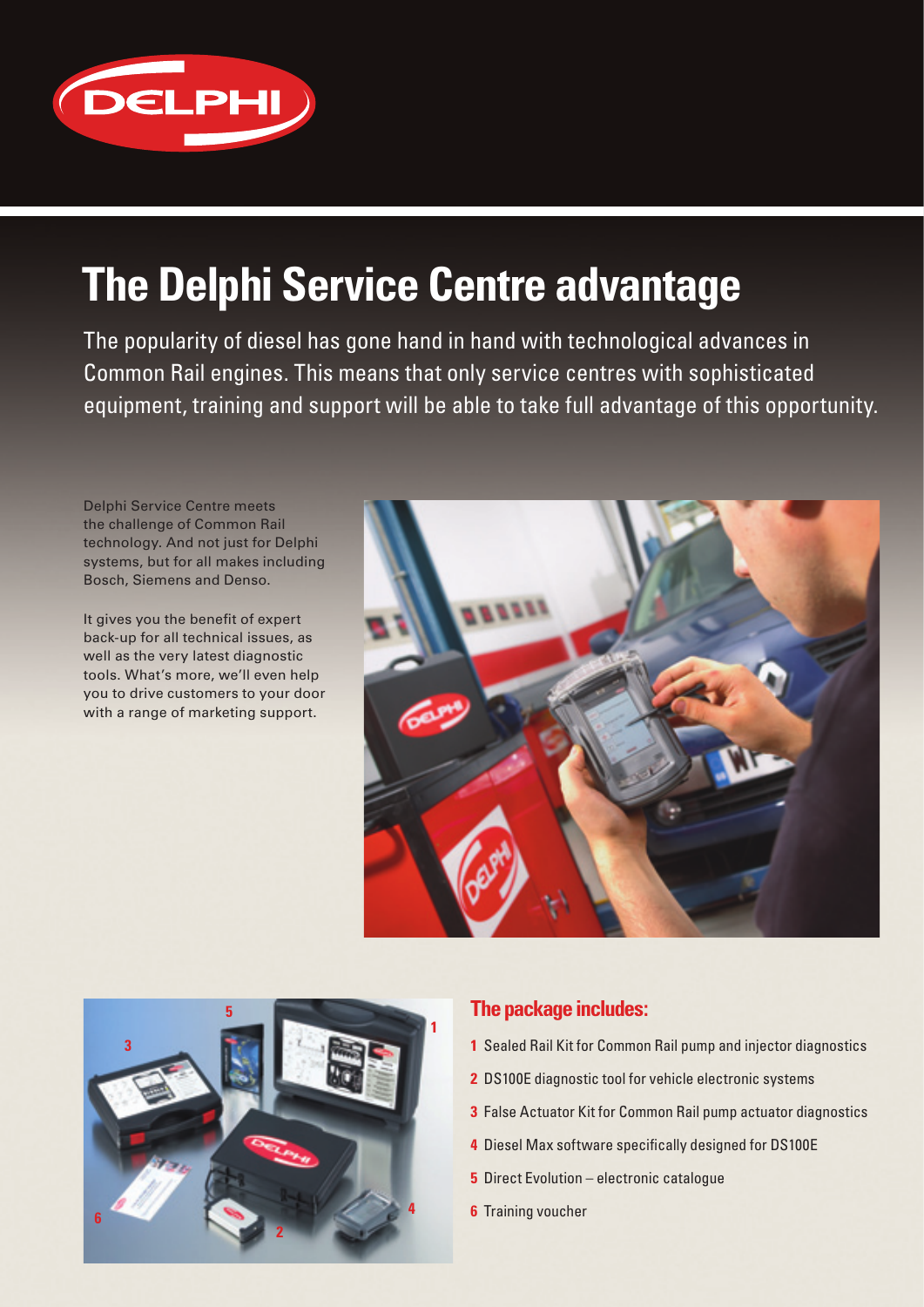

### **A whole package of benefits**

The Diesel module package has been designed to give you everything you need to tap into this lucrative market, now and in the future.

More and more new cars are diesel powered and thanks to these tools and services you can take full advantage of the ever-expanding aftermarket.



**» All makes diesel diagnostic equipment** With our sophisticated kit you can track down faults on all Common Rail systems. The kit includes special tools to diagnose faulty injectors, high pressure pumps and, ultimately, reprogramme ECUs quickly and simply.

#### **» Training programme**

Diesel technology is continually improving and getting more complex. Delphi training gives you complete confidence in all diesel servicing and diagnostics and helps you keep up to date with the latest developments.

#### **» Professional marketing support**

Our marketing package will help you to spread the word that your business is professional, reliable and uses the very latest technology. As a Delphi Service Centre we want everyone to know about your expertise.

#### **» Technical support**

As part of the Delphi Service Centre network you have access to Delphi trained technical experts. They are at the end of a phone to answer any day-to-day queries that arise as you work.

#### **» Diesel products**

OE quality diesel products are essential for you to keep customers happy. We provide rapid access to Delphi Common Rail injectors and pumps, as well as OE standard Common Rail high pressure pipes, fuel filters, glow plugs, feed pumps and solenoids – helping you get the job done fast.

#### **» Electronic cataloguing**

Finding the right part is simple with our electronic catalogue, Direct Evolution Lite. This provides data about the entire Delphi Diesel product range, and features easy-touse cross referencing and diagrams.

#### **» Removal/refit tools**

Common Rail pumps and injectors on Delphi systems need special tools for removal and refit, and these come as part of the Diesel module package. They are designed by vehicle application, helping your technicians work safely and efficiently.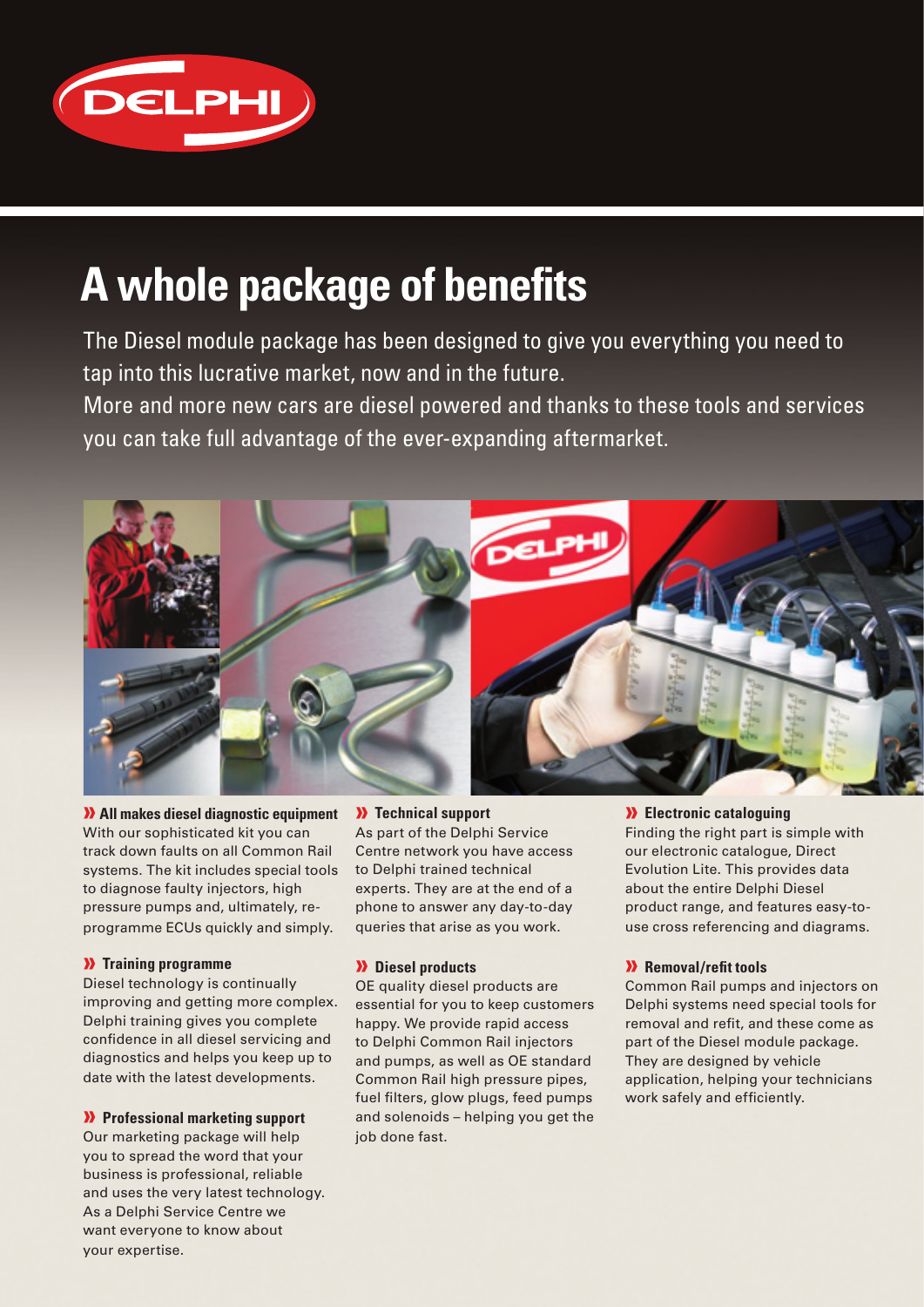

### **Delphi. A worldwide leader**

Delphi provides quality diesel solutions to vehicle manufacturers around the globe. Our technological expertise is now available to you in the shape of Delphi Service Centre, helping you give your customers more of what they want.



#### **» One stop shop**

We offer a vast product range, for all makes of diesel. Every component is developed and manufactured to OE quality and benefits from rigorous research and development. In fact, we lead the way in product performance, using advanced materials and processes so our products last longer and work better, giving you total peace of mind.

#### **» The right parts, every time** On top of this, Delphi scrutinises vehicle registrations worldwide so production schedules and stocks always match your needs. Whenever new models or specification changes are introduced, we're right behind them with replacement parts, such as:

- Glow plugs
- Filters
- High pressure pipes
- Injectors
- Pumps
- Diesel+ fuel treatment
- Solenoids

#### **» Technical partners**

We work closely with hand-picked Technical Partners. They in turn support you, as a Delphi Service Centre workshop, providing technical know how, marketing and rapid access to diesel products.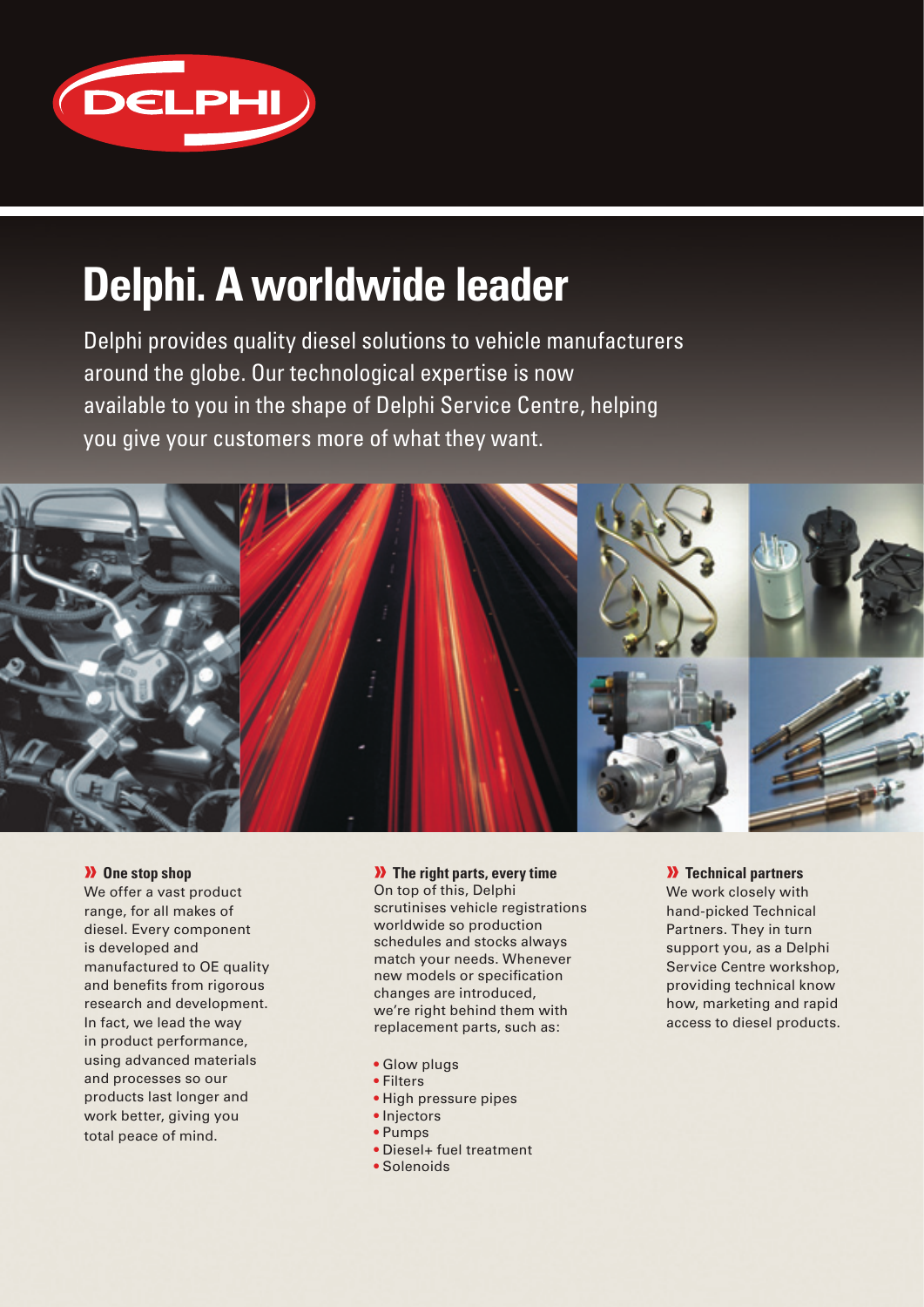

## **Be part of the Delphi Service Centre network**

Don't let your competitors steal your share of the diesel servicing market. Make sure you have the diagnostic tools, expertise and backup that your customers demand.



# *DIESEL*

- **» All makes Common Rail diagnostics**
- **» Diesel tooling**
- **» Diesel training**
- **» Diesel products**
- **» Technical support**
- **» Marketing support**

Call Delphi on 01926 472900 today to find out more about Delphi Service Centre and take advantage of the diesel revolution.